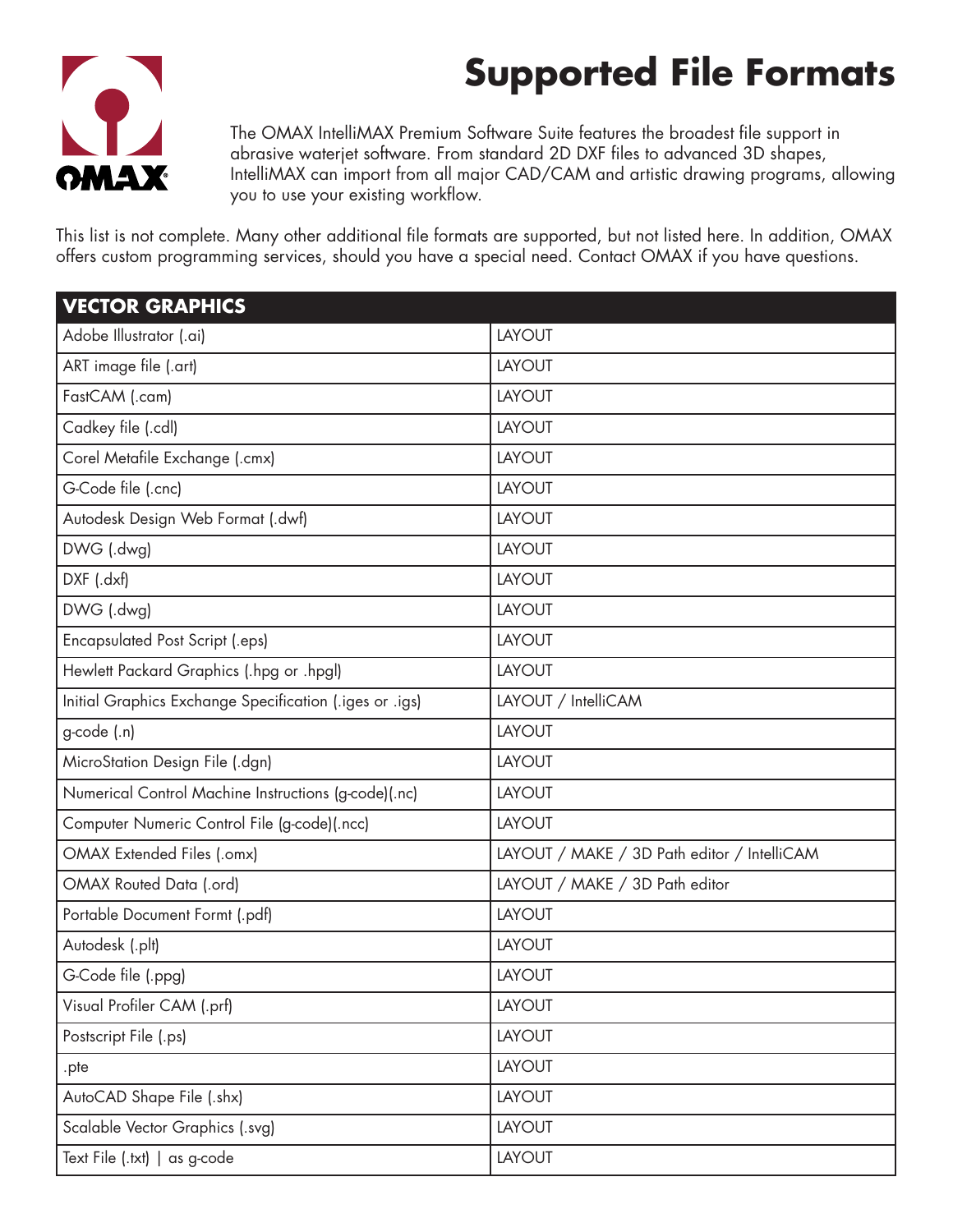| <b>3D FILES</b>                                         |                   |
|---------------------------------------------------------|-------------------|
| 3D Studio 3D Scene (.3ds)                               | 3D Path Editor    |
| 3D ACIS Modeler (.asab)                                 | IntelliCAM        |
| 3D ACIS Modeler (.asat)                                 | IntelliCAM        |
| A Creo Elements/Pro file (.asm)                         | IntelliCAM        |
| CATIA V5 (.CATPart)                                     | IntelliCAM        |
| CATIA V5 (.CATProduct)                                  | IntelliCAM        |
| CATIA V4 (.exp)                                         | IntelliCAM        |
| DXF (.dxf)                                              | IntelliCAM        |
| DWG (.dwg)                                              | IntelliCAM        |
| Autodesk Inventor file (.iam)                           | IntelliCAM        |
| Initial Graphics Exchange Specification (.iges or .igs) | IntelliCAM        |
| Autodesk Inventor file (.ipt)                           | IntelliCAM        |
| Quake 2 Player Model (.mc2)                             | 3D Path Editor    |
| CATIA V4 (.model)                                       | IntelliCAM        |
| OMAX Project File (.OMAXProj)                           | IntelliCAM        |
| Solid Edge 3D CAD (.par)                                | IntelliCAM        |
| Polygon model format (.ply)                             | 3D Path Editor    |
| A Creo Elements/Pro file (.prt)                         | IntelliCAM        |
| A NX Unigraphics file (.prt)                            | IntelliCAM        |
| Solid Edge 3D CAD (.psm)                                | IntelliCAM        |
| 3D ACIS Modeler (.sab)                                  | <b>IntelliCAM</b> |
| 3D ACIS Modeler (.sat)                                  | IntelliCAM        |
| CATIA V4 (.session)                                     | IntelliCAM        |
| A SolidWorks assembly file (.sldasm)                    | IntelliCAM        |
| A SolidWorks part file (.sldprt)                        | IntelliCAM        |
| Half Life Model (.smd)                                  | 3D Path Editor    |
| Solid Modeling / Prototype file (.stl)                  | 3D Path Editor    |
| A STEP file (.stp)                                      | IntelliCAM        |
| A STEP file (.step)                                     | IntelliCAM        |
| Triangular Irregular Network (.tin)                     | 3D Path Editor    |
| A VDA-FS file (.vda)                                    | IntelliCAM        |
| Parasolid File (.x_b)                                   | IntelliCAM        |
| Parasolid File (.x_t)                                   | IntelliCAM        |
| Parasolid File (.xmt_bin)                               | IntelliCAM        |
| Parasolid CAD File (.xmt_txt)                           | IntelliCAM        |